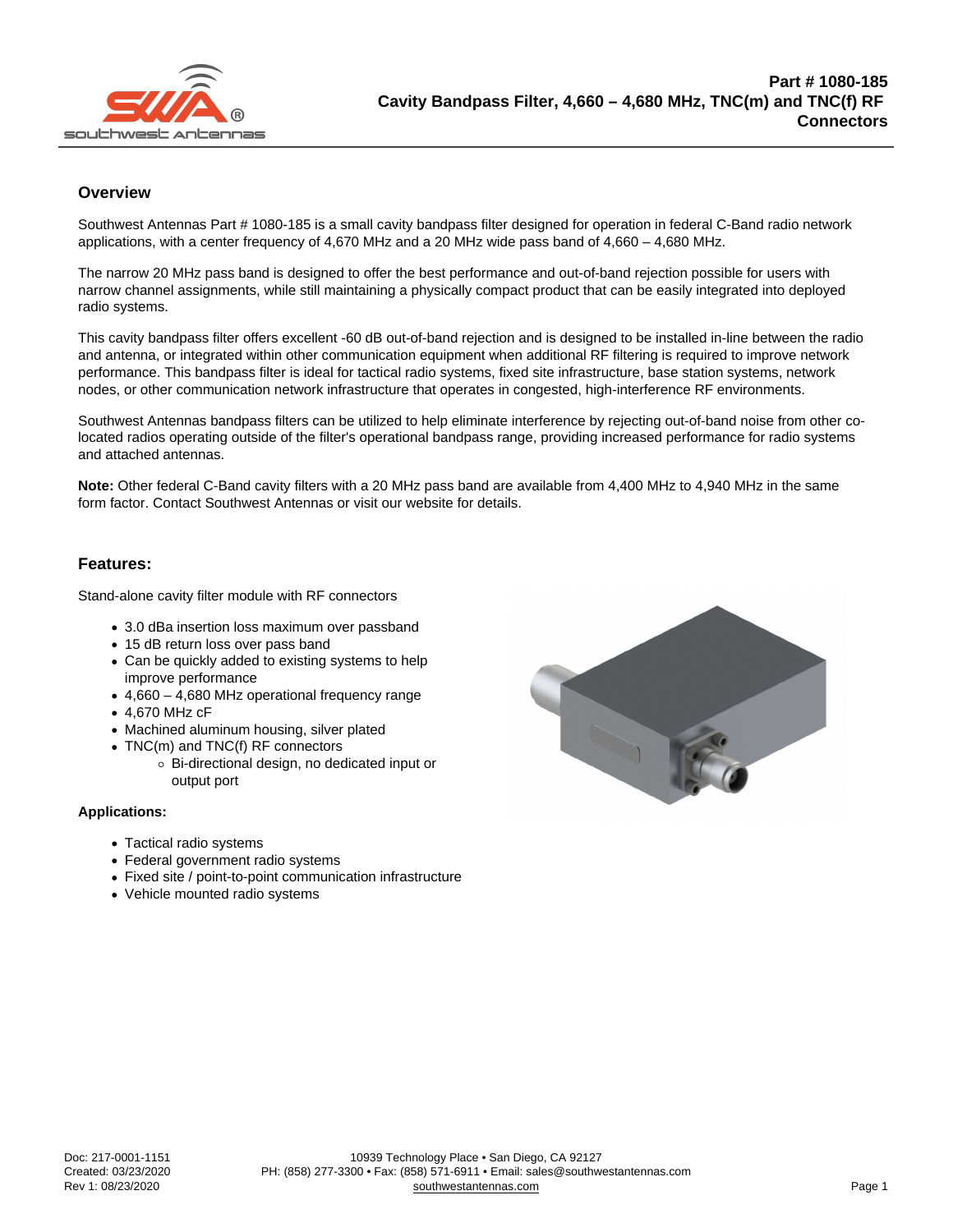| <b>Filter Specifications</b> |
|------------------------------|
|------------------------------|

| Parameter                     | Value                       | Units        | Tolerance                                     |
|-------------------------------|-----------------------------|--------------|-----------------------------------------------|
| Filter Type                   | Cavity Bandpass Filter      |              |                                               |
| Filter Frequency Band         | C-Band                      |              |                                               |
| Filter Impedance              | 50                          | Ohms         |                                               |
| Filter Min Frequency          | 4.66 / 4,660                | GHz / MHz    |                                               |
| Filter Max Frequency          | 4.68 / 4,680                | GHz / MHz    |                                               |
| Filter Frequency of Operation | 4,660 - 4,680 MHz pass band |              |                                               |
| <b>Insertion Loss</b>         | 3.0                         | dBa          | Max across pass band, 3.3 dBa<br>max at +65°C |
| <b>Return Loss</b>            | 15                          | dB           | Min over 20 MHz pass band                     |
| Rejection 1                   | $-60$                       | dBc          | Min ±30 MHz cF                                |
| Filter Power CW               | 40                          | Watts        |                                               |
| <b>Operating Temp</b>         | $-40$ to $+65$              | $\mathsf C$  |                                               |
| Storage Temp                  | $-55$ to $+125$             | $\mathsf{C}$ |                                               |
| Product Length                | 2.84 / 72.14                | inches / mm  | ±0.020"                                       |
| Product Width                 | 1.98 / 50.17                | inches / mm  | ±0.020"                                       |
| Product Height                | 1.00 / 25.40                | inches / mm  |                                               |
| Product Weight                | 14.0 / 396.9                | oz / grams   |                                               |
| <b>RF Connectors</b>          | $TNC(m)$ , $TNC(f)$         |              |                                               |